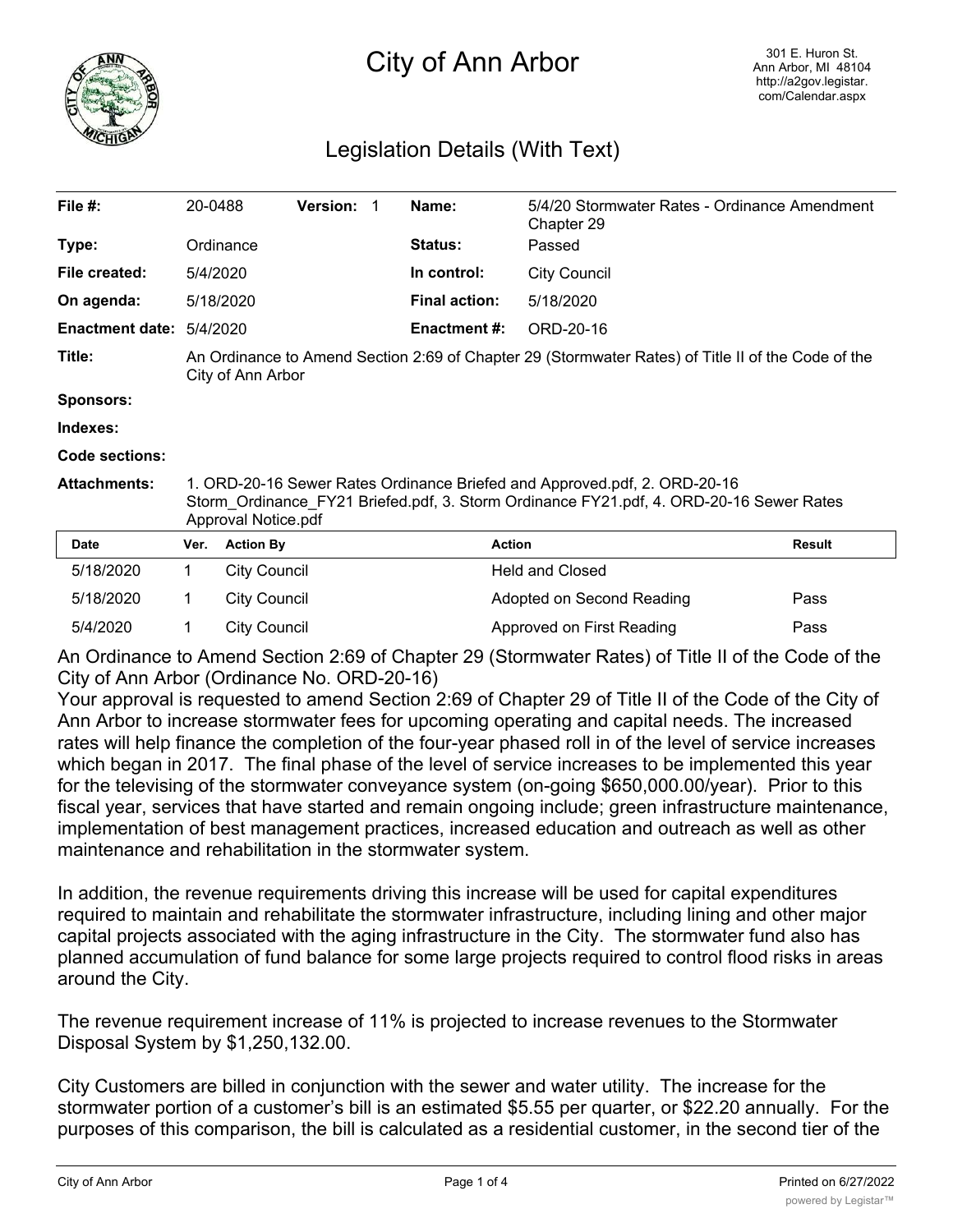fee structure with billable impervious area between 2,187 and 4,175 ft<sup>2</sup>. The early payment discount (10%) is *not* included in this calculation.

Prepared by: Marti Praschan, Chief of Staff, Public Services

Reviewed by: Craig Hupy, Public Services Area Administrator

Approved by: Tom Crawford, Interim City Administrator.

ORDINANCE NO. ORD-20-16

| First Reading:  | May 4, 2020  |            | Approved: May 18, 2020  |
|-----------------|--------------|------------|-------------------------|
| Public Hearing: | May 18, 2020 |            | Published: May 21, 2020 |
|                 |              | Effective: | July 1, 2020            |

#### WATER, SEWER AND STORMWATER RATES

AN ORDINANCE TO AMEND SECTION 2:69 OF CHAPTER 29 (WATER, SEWER AND STORMWATER RATES) OF TITLE II OF THE CODE OF THE CITY OF ANN ARBOR

The City of Ann Arbor ordains:

Section 1. That Sections 2:69 of Chapter 29 of Title II of the Code of the City of Ann Arbor be amended to read as follows:

#### **2:69. - Stormwater rates**.

- (1) Except as provided in this section and Chapter 33, all property shall be subject to the stormwater utility charge.
- *(2) Stormwater Discharge Rate*. Each property shall be billed at a quarterly stormwater discharge rate of \$851.44 per acre multiplied by the representative impervious area of the property. The representative impervious area of the property shall be the measured impervious area, rounded to the nearest 0.0001 acre, of the portion of the property discharging to the city's stormwater system.
- (3) Properties with a single-family dwelling, a two-family dwelling, or a single-family dwelling with an accessory dwelling unit, all as defined in Chapter 55, are grouped into the following categories for purposes of calculating stormwater charges based upon their measured and representative impervious area:

| <b>Single-Family and Two-Family Residential</b>                      |                        |                            |  |  |  |
|----------------------------------------------------------------------|------------------------|----------------------------|--|--|--|
| Measured Impervious Area Representative                              | <b>Impervious Area</b> | <b>Quarterly</b><br>Charge |  |  |  |
| Less than or equal to 2,187 sq $\vert 0.03706$ acres                 |                        | \$31.55                    |  |  |  |
| Greater than 2,187 square feet0.06486 acres<br>to 4,175 square feet  |                        | 55.22                      |  |  |  |
| Greater than 4,175 square feet 0.11117 acres<br>to 7,110 square feet |                        | 94.65                      |  |  |  |
| Greater than 7,110 square feet 0.19456 acres                         |                        | 165.66                     |  |  |  |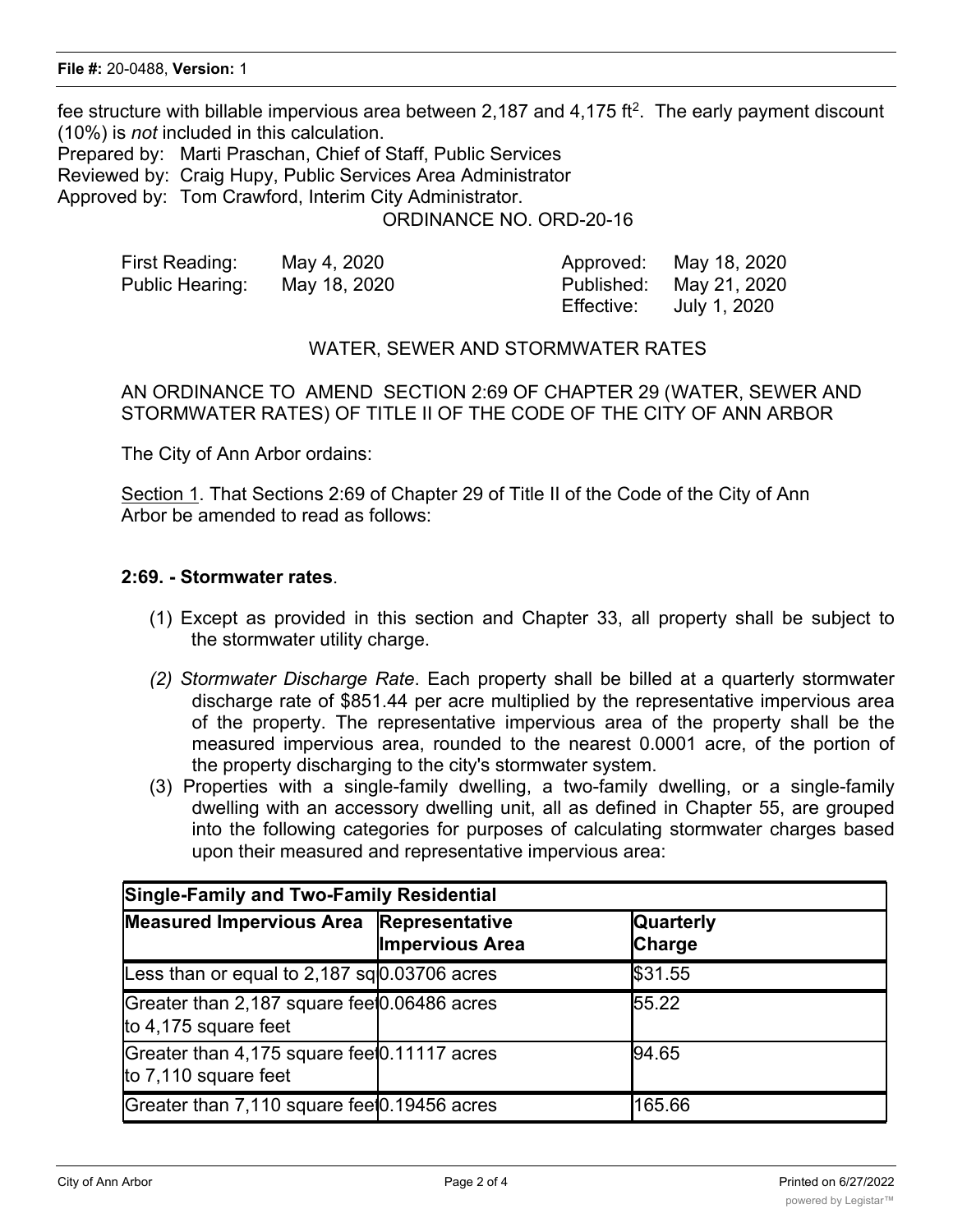- (4) *Customer Charge* . Each property shall be billed a customer charge of \$4.15 per quarter.
- (5) *Credits to Stormwater Discharge and Customer Charges.* The city shall offer the following credits per quarter to property owners fully satisfying pertinent criteria established in Chapter 33 and in regulations promulgated by the Administrator:

| Single-Family and Two-Family Residential | <b>Reduce Total</b><br><b>Charge by</b> |
|------------------------------------------|-----------------------------------------|
| Rain barrels (1 or more)                 | \$3.01                                  |
| Rain gardens/cisterns/dry wells          | 6.24                                    |
| <b>RiverSafe homes</b>                   | 1.14                                    |
| Chapter 63-Compliant stormwater control  | 16.62                                   |

| <b>Other Properties</b>                   | Reduce<br>Stormwater<br>Discharge<br><b>Rate by</b> | <b>Reduce</b><br><b>Customer</b><br>Charge by |
|-------------------------------------------|-----------------------------------------------------|-----------------------------------------------|
| Community Partners for Clean Streams      | $0.0\%$                                             | 25.83%                                        |
| Chapter 63-Compliant Stormwater Control   | 28.87%                                              | 0.0%                                          |
| <b>Other Approved Stormwater Controls</b> | 8.17%                                               | 25.83%                                        |

(5) *Charges for Permitted Non-Stormwater* Discharges. The charges for non- stormwater discharges to the stormwater system that are permitted by the Public Services Area Administrator according to chapter 33, section 2:217, shall be

\$1.75 per 1,000 gallons. If non-stormwater discharges to the stormwater system are controlled such that the discharges cease during periods of precipitation, then the above rate shall be multiplied by a factor of 0.3. For any month in which the user discharges into the stormwater system, there shall be a minimum bill for 100,000 gallons. Stormwater discharges exempt from discharge prohibitions under section 2:216(3) are not subject to this charge.

Section 2. That this ordinance shall take effect on July 1, 2020.

### **CERTIFICATION**

I hereby certify that the foregoing ordinance was adopted by the Council of the City of Ann Arbor, Michigan at its regular session of May 18, 2020.